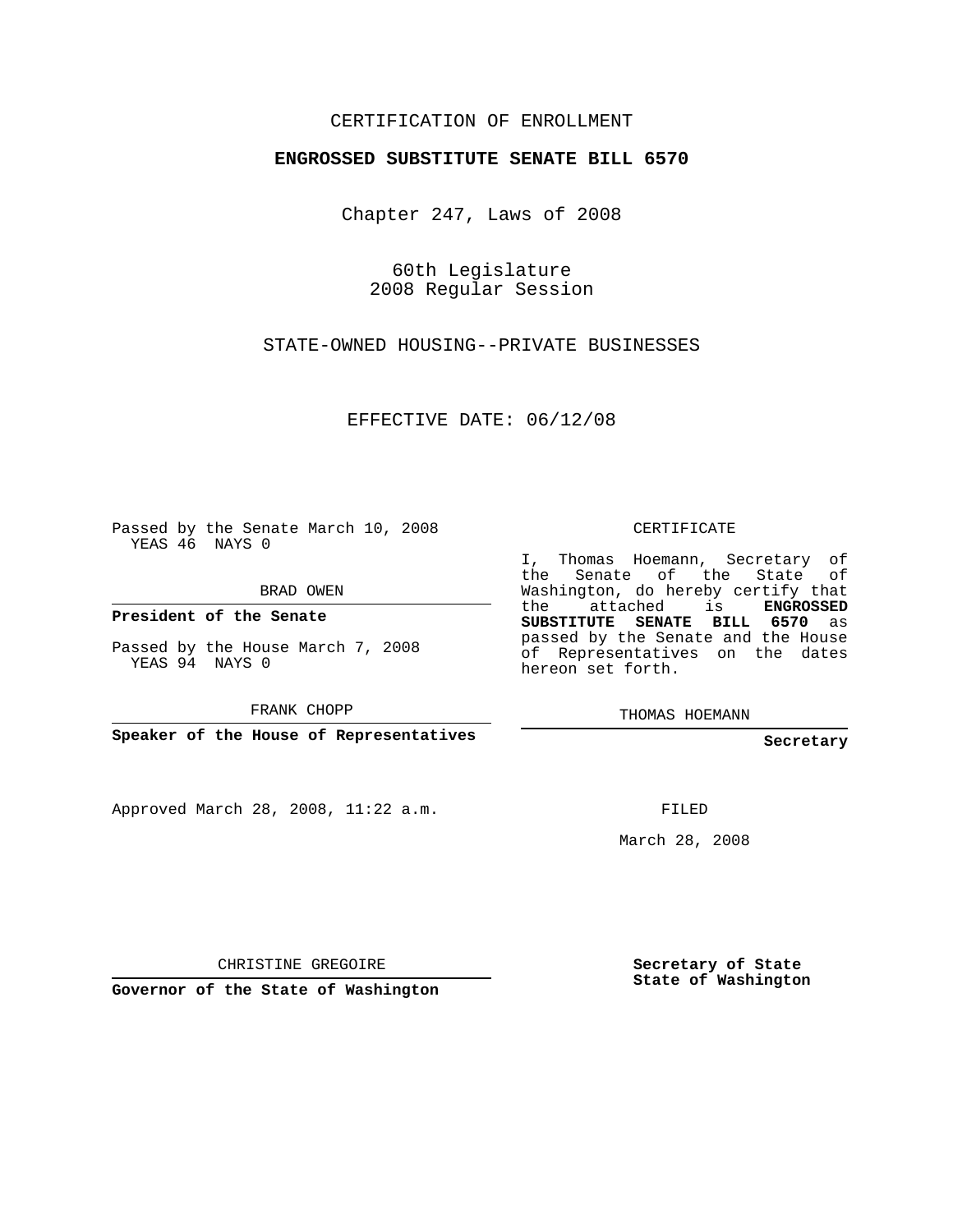## **ENGROSSED SUBSTITUTE SENATE BILL 6570** \_\_\_\_\_\_\_\_\_\_\_\_\_\_\_\_\_\_\_\_\_\_\_\_\_\_\_\_\_\_\_\_\_\_\_\_\_\_\_\_\_\_\_\_\_

\_\_\_\_\_\_\_\_\_\_\_\_\_\_\_\_\_\_\_\_\_\_\_\_\_\_\_\_\_\_\_\_\_\_\_\_\_\_\_\_\_\_\_\_\_

AS AMENDED BY THE HOUSE

Passed Legislature - 2008 Regular Session

## **State of Washington 60th Legislature 2008 Regular Session**

**By** Senate Government Operations & Elections (originally sponsored by Senators Fairley, Roach, Benton, and Oemig; by request of Parks and Recreation Commission)

READ FIRST TIME 01/30/08.

 AN ACT Relating to private businesses in state-owned housing provided under Title 77 RCW or chapter 79A.05 RCW; and adding a new section to chapter 42.52 RCW.

BE IT ENACTED BY THE LEGISLATURE OF THE STATE OF WASHINGTON:

 NEW SECTION. **Sec. 1.** A new section is added to chapter 42.52 RCW to read as follows:

 (1) The department of fish and wildlife and the parks and recreation commission may approve private business activity in state- owned housing provided under Title 77 RCW or chapter 79A.05 RCW.

 (2) Prior to granting approval of private business activity in state-owned housing, the department of fish and wildlife and the parks and recreation commission must adopt a private business activity policy that is approved by the executive ethics board.

 (a) The private business activity policy may only authorize private business activity by the resident state employee while the employee is off duty or the employee's spouse who is approved for residency in the agency housing or the employee's children.

 (b) The private business activity policy may not allow private business activity that negatively impacts the agency's operations. For